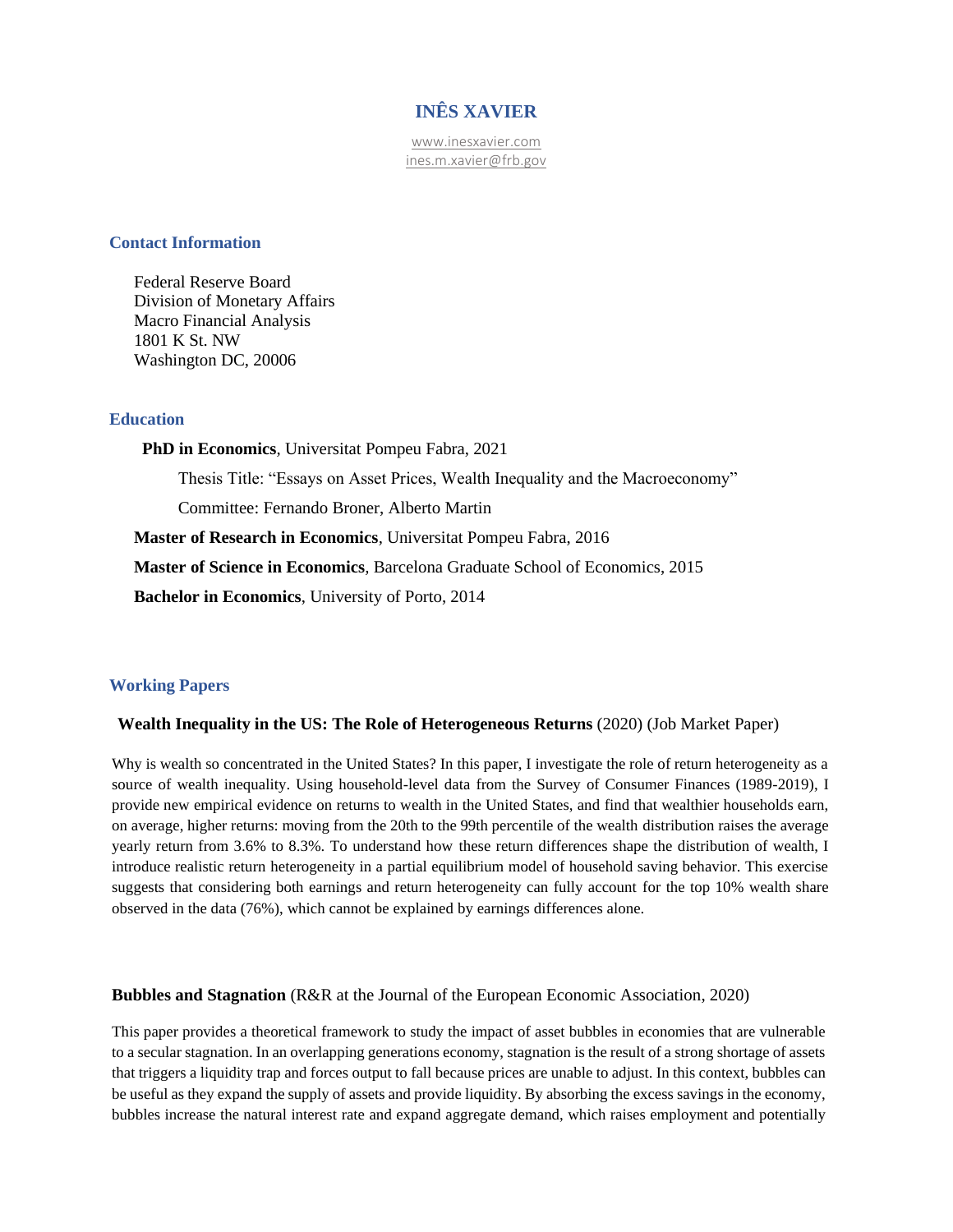allows the economy to escape the stagnation equilibrium. What is more, the expansionary effects of a bubble may be present even before it actually appears by affecting expected future consumption. But bubbles may also collapse which weakens their expansionary ability. In fact, a bubble that is too risky fails to stimulate consumption and avoid stagnation altogether.

### **Seminars and Conferences**

- 2021 Lund University, Bocconi University, Universitat Autònoma Barcelona, Universitat de Barcelona, Nova SBE, Bank of Portugal, CUNEF, Bank of Spain, World Bank, European Central Bank, London School of Economics (LSE), Federal Reserve Bank of Chicago, Federal Reserve Board of Governors, Federal Reserve Bank of New York, Aix-Marseille School of Economics, UC Irvine, PUC-Rio, Bonn Graduate School of Economics, 77th Annual Congress of the International Institute of Public Finance, Cambridge 52nd Money Macro and Finance Annual Conference, University of Maryland\*, Paris School of Economics 2<sup>nd</sup> World Inequality Conference\*
- 2020 European Economic Association Congress (EEA Virtual 2020), CREi Macroeconomics Lunch, Simposio de la Asociación Española de Economía
- 2015-2019 CREi Macroeconomics Lunch
- 2015-2017 CREi International Lunch
- \*scheduled

#### **Teaching Experience**

| Spring 2020, | Sovereign Debt and International Financial Markets, Barcelona Graduate School                                                       |
|--------------|-------------------------------------------------------------------------------------------------------------------------------------|
| 2021         | of Economics, teaching fellow for Professor Fernando Broner                                                                         |
| Spring 2019, | Exchange Rates and Monetary Policy, Barcelona Graduate School of Economics,                                                         |
| 2020, 2021   | teaching fellow for Professor Fernando Broner                                                                                       |
| Fall 2017,   | Mathematics and Statistics Brush-Up Course, Barcelona Graduate School of                                                            |
| 2018, 2019   | Economics, Main Instructor                                                                                                          |
| Fall 2016    | <i>Quantitative and Statistical Methods, Barcelona Graduate School of Economics,</i><br>teaching fellow for Professor Geert Mesters |
| Fall 2015,   | <i>Econometric Methods I</i> , Barcelona Graduate School of Economics, teaching fellow                                              |
| 2016         | for Professor Geert Mesters                                                                                                         |
| Spring 2016  | <i>International Economics</i> , Universitat Pompeu Fabra, teaching fellow for Professor<br>Alessandra Bonfiglioli                  |
| Spring 2015  | <i>Macroeconomics I</i> , Universitat Pompeu Fabra, teaching fellow for Professor Davide<br>Debortoli                               |